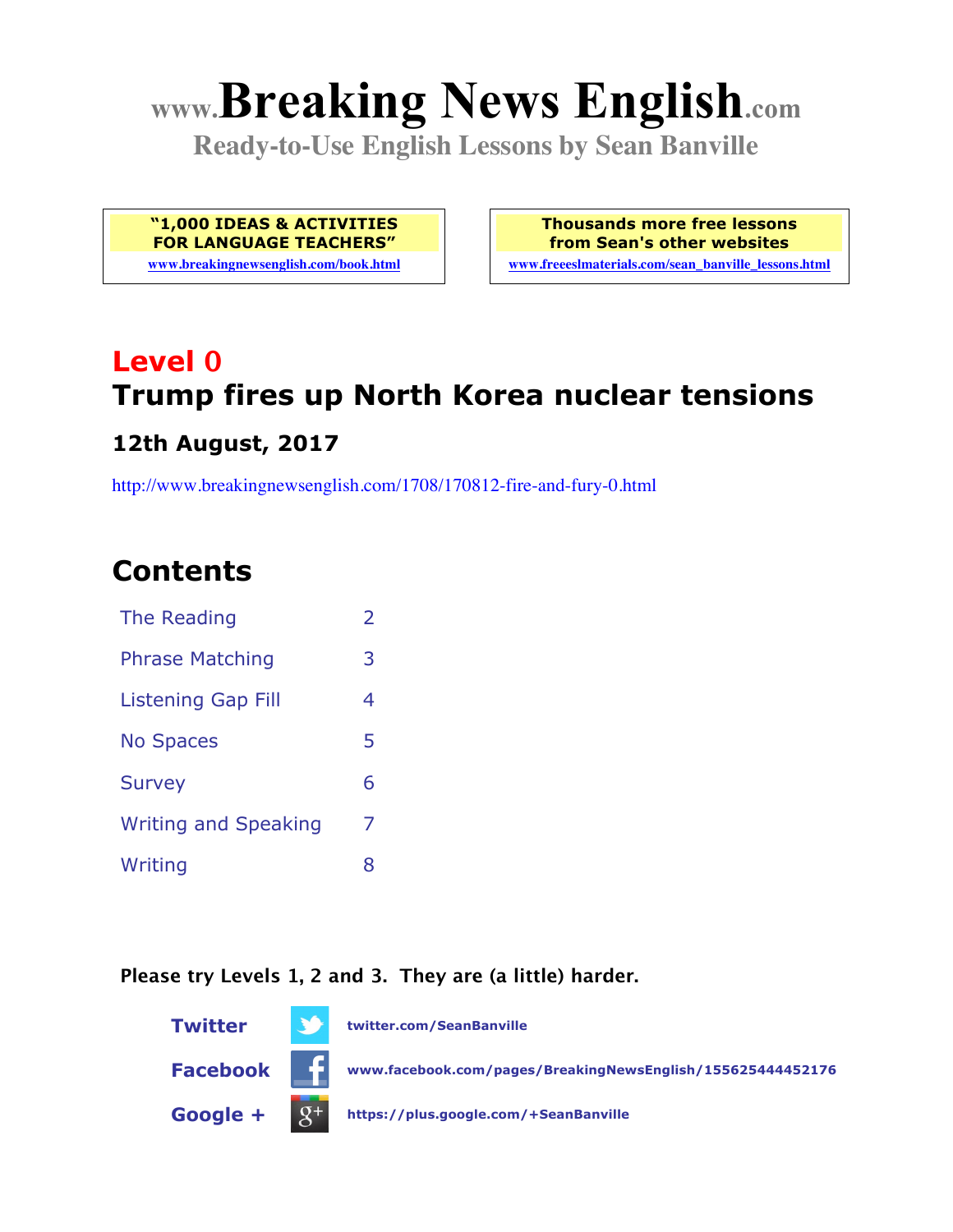### **THE READING**

From http://www.breakingnewsenglish.com/1708/170812-fire-and-fury-0.html

The war of words between Donald Trump and North Korea is getting worse. People are worried there could be a real war. North Korea said it had nuclear missiles. Trump then warned that North Korea would, "be met with fire and fury like the world has never seen". North Korea now plans to fire missiles near Guam.

Mr Trump said North Korea should "be very, very nervous". North Korea said Trump's words were "nonsense". The Arms Control Association said Mr Trump's words were dangerous. It said Trump's words would not stop North Korea becoming a nuclear power. It added that a war would not help the USA.

Sources: http://www.**bbc.com**/news/world-us-canada-40894529 http://**time.com**/4894701/north-korea-donald-trump-fire-fury-load-of-nonsense/ http://www.**koreatimes.co.kr**/www/nation/2017/08/103\_234561.html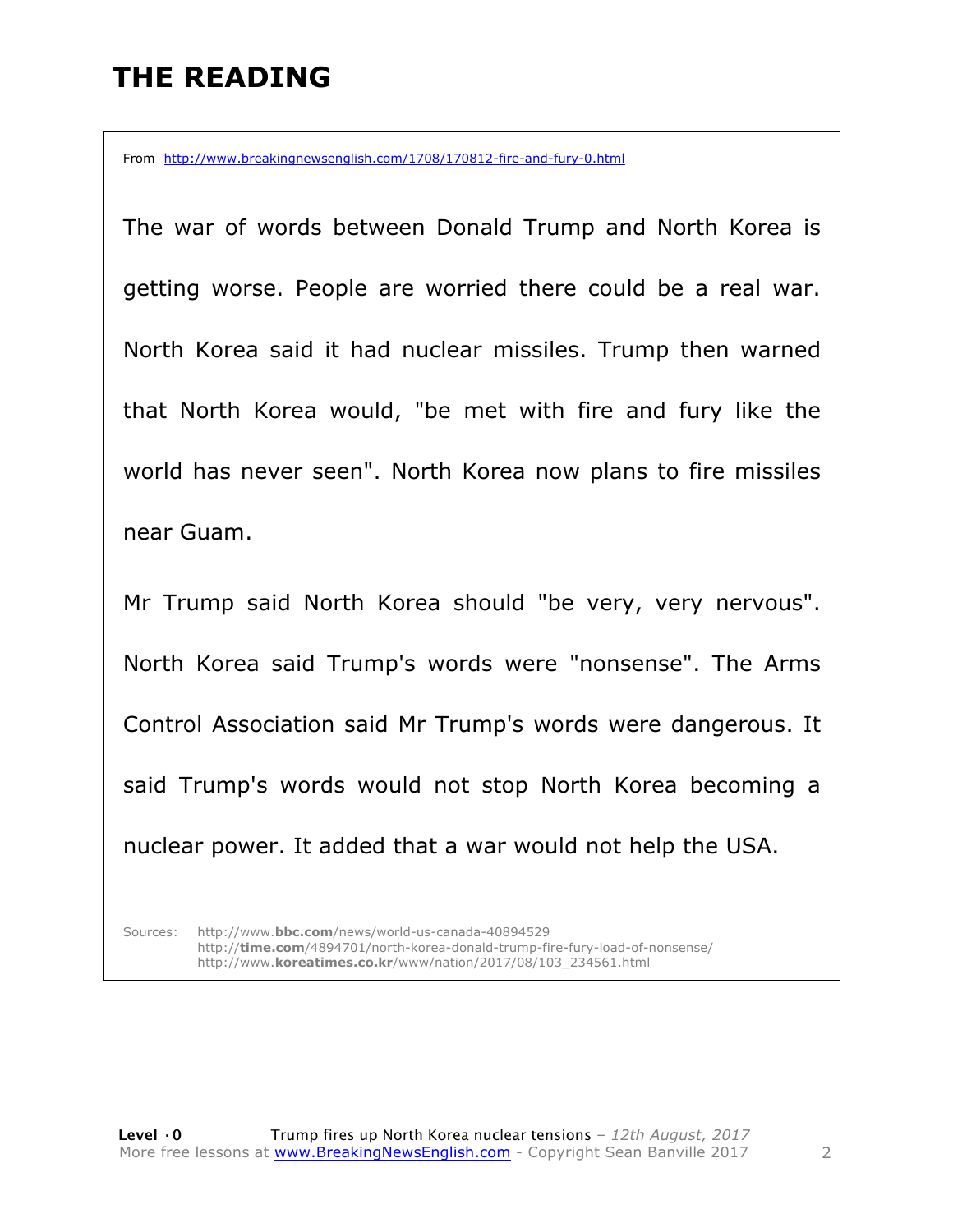### **PHRASE MATCHING**

From http://www.breakingnewsenglish.com/1708/170812-fire-and-fury-0.html

#### **PARAGRAPH ONE:**

| 1. war of                        | $a_{-}$ | had nuclear missiles  |
|----------------------------------|---------|-----------------------|
| 2. getting                       |         | b. words              |
| 3. People are                    |         | c. missiles near Guam |
| 4. there could be a real         |         | d. worried            |
| 5. North Korea said it           | e.      | seen                  |
| 6. be met with fire              | f.      | war                   |
| 7. like the world has never      | g.      | worse                 |
| 8. North Korea now plans to fire |         | h. and fury           |

#### **PARAGRAPH TWO:**

| 1. Mr Trump said North Korea            |    | a. Association  |
|-----------------------------------------|----|-----------------|
| 2. be very, very                        |    | b. power        |
| 3. Trump's words were                   | C. | nervous         |
| 4. The Arms Control                     |    | d. help the USA |
| 5. rump's words were                    |    | e. North Korea  |
| 6. It said Trump's words would not stop |    | f. "nonsense"   |
| 7. becoming a nuclear                   |    | g. dangerous    |
| 8. a war would not                      |    | h. should       |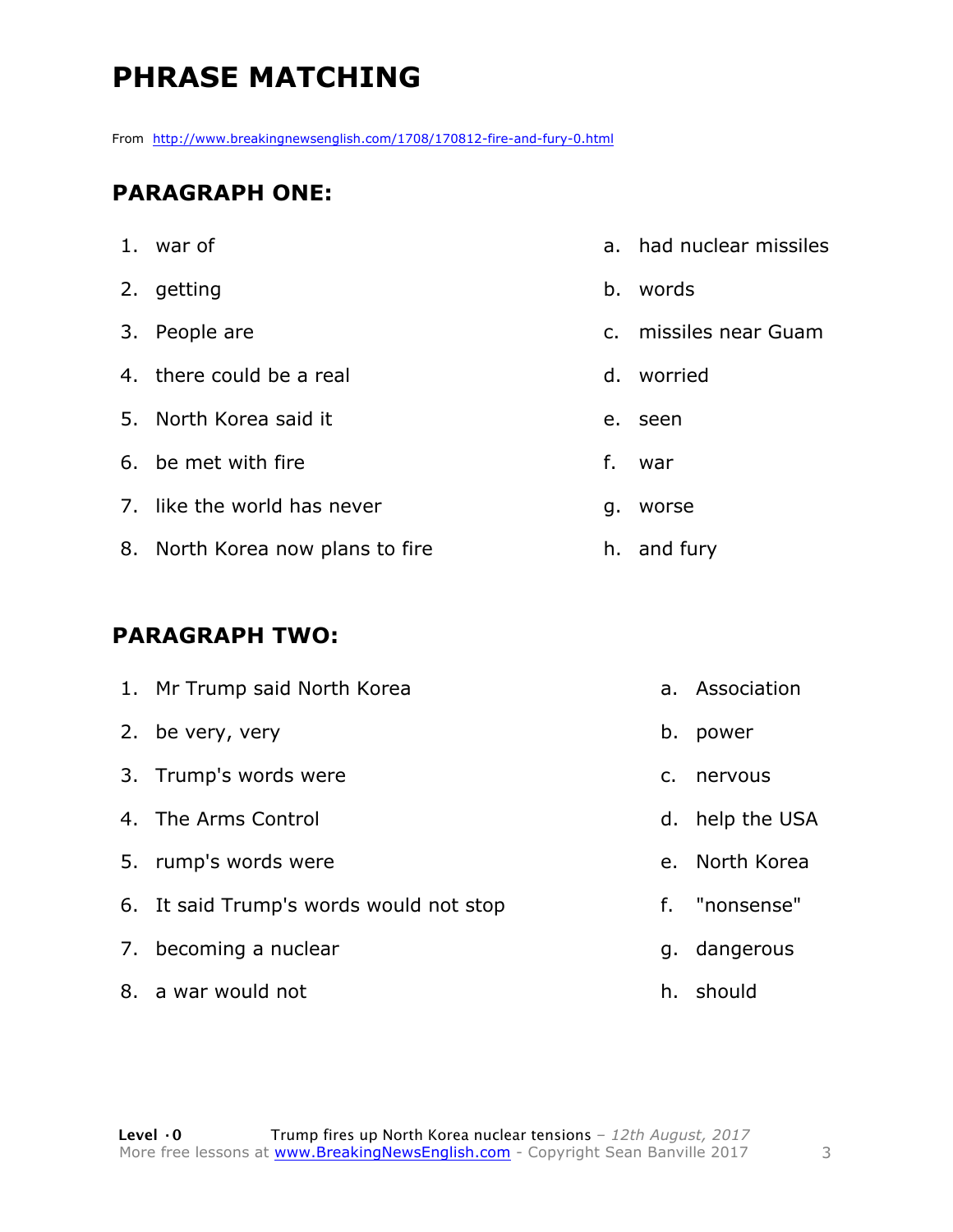### **LISTEN AND FILL IN THE GAPS**

From http://www.breakingnewsenglish.com/1708/170812-fire-and-fury-0.html

The (1) The  $\sim$  between Donald Trump and North Korea is getting worse. (2) \_\_\_\_\_\_\_\_\_\_\_\_\_\_\_\_\_\_\_\_\_\_\_\_\_\_there could be a real war. North Korea (3) \_\_\_\_\_\_\_\_\_\_\_\_\_\_\_\_\_\_\_ nuclear missiles. Trump (4) \_\_\_\_\_\_\_\_\_\_\_\_\_\_\_\_\_\_\_\_\_\_\_\_\_\_ North Korea would, "be met with (5) \_\_\_\_\_\_\_\_\_\_\_\_\_\_\_\_\_\_\_ like the world has never seen". North Korea now (6) \_\_\_\_\_\_\_\_\_\_\_\_\_\_\_\_\_\_\_ missiles near Guam. Mr Trump said North Korea (7) \_\_\_\_\_\_\_\_\_\_\_\_\_\_\_\_\_\_\_\_\_\_, very nervous". North Korea said Trump's words (8) \_\_\_\_\_\_\_\_\_\_\_\_\_\_\_\_\_\_\_. The Arms Control Association said Mr Trump's (9) \_\_\_\_\_\_\_\_\_\_\_\_\_\_\_\_\_\_\_. It said Trump's words (10) \_\_\_\_\_\_\_\_\_\_\_\_\_\_\_\_\_\_\_ stop North Korea (11) \_\_\_\_\_\_\_\_\_\_\_\_\_\_\_\_\_\_\_ nuclear power. It added (12) \_\_\_\_\_\_\_\_\_\_\_\_\_\_\_\_\_\_\_ not help the USA.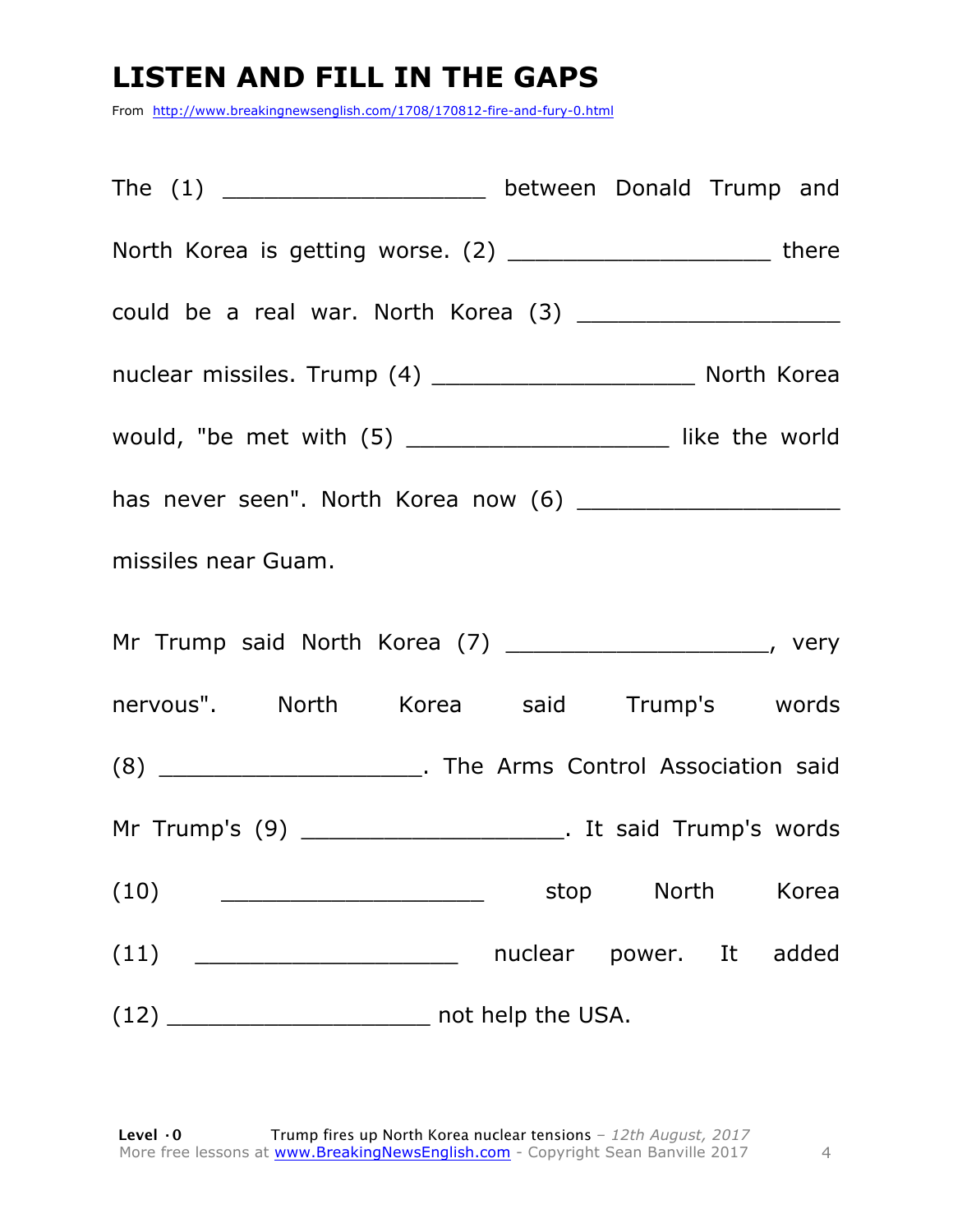### **PUT A SLASH ( / )WHERE THE SPACES ARE**

From http://www.breakingnewsenglish.com/1708/170812-fire-and-fury-0.html

ThewarofwordsbetweenDonaldTrumpandNorthKoreaisgettingwors

e.Peopleareworriedtherecouldbearealwar.NorthKoreasaidithadnucl

earmissiles.TrumpthenwarnedthatNorthKoreawould,"bemetwithfir

eandfuryliketheworldhasneverseen".NorthKoreanowplanstofiremis

silesnearGuam.MrTrumpsaidNorthKoreashould"bevery,verynervou

s".NorthKoreasaidTrump'swordswere"nonsense".TheArmsControlA

ssociationsaidMrTrump'swordsweredangerous.ItsaidTrump'swords

wouldnotstopNorthKoreabecominganuclearpower.Itaddedthatawar

wouldnothelptheUSA.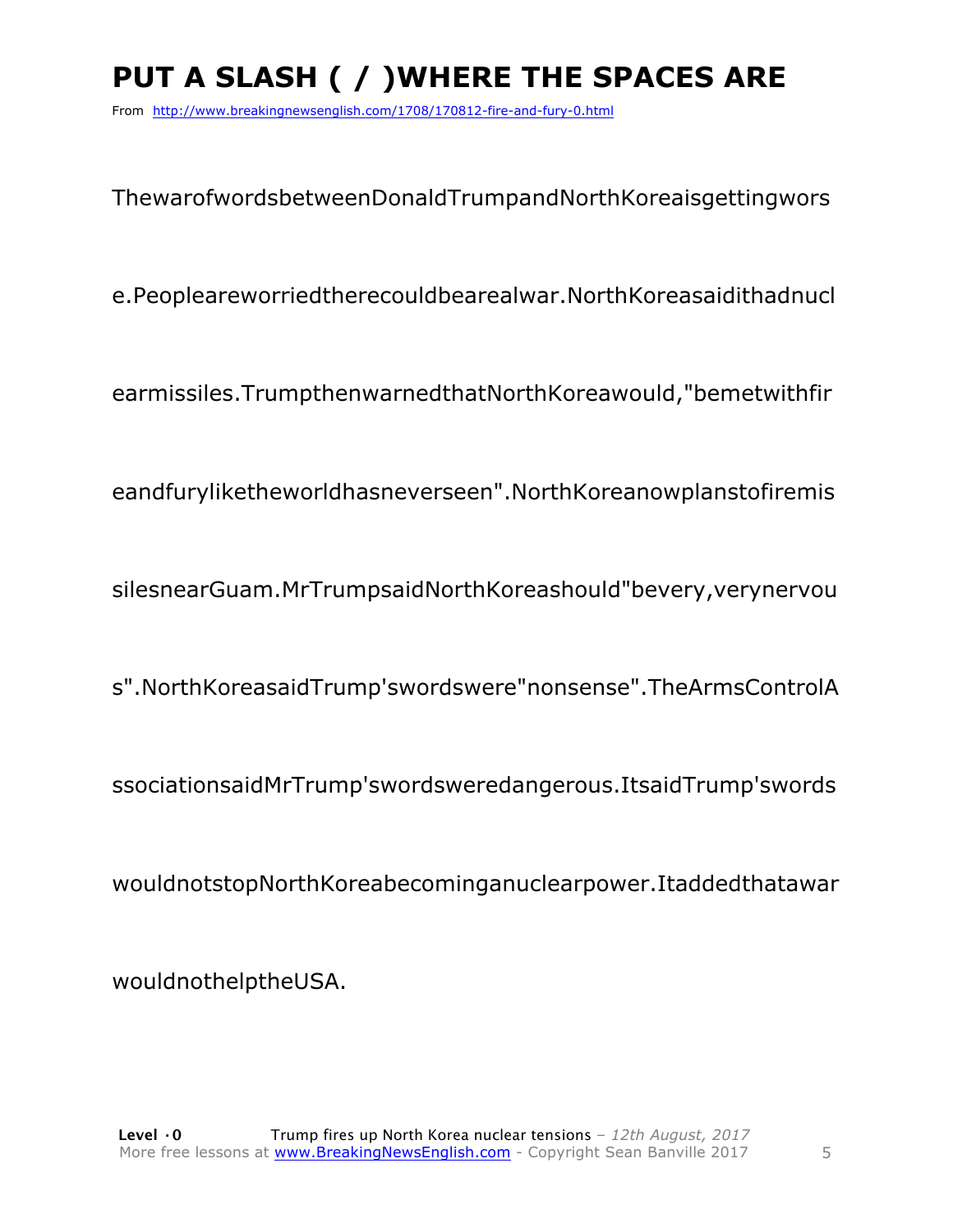### **NUCLEAR TENSIONS SURVEY**

From http://www.breakingnewsenglish.com/1708/170812-fire-and-fury-4.html

Write five GOOD questions about nuclear tensions in the table. Do this in pairs. Each student must write the questions on his / her own paper. When you have finished, interview other students. Write down their answers.

|      | STUDENT 1 | STUDENT 2 | STUDENT 3 |
|------|-----------|-----------|-----------|
| Q.1. |           |           |           |
| Q.2. |           |           |           |
| Q.3. |           |           |           |
| Q.4. |           |           |           |
| Q.5. |           |           |           |

- Now return to your original partner and share and talk about what you found out. Change partners often.
- Make mini-presentations to other groups on your findings.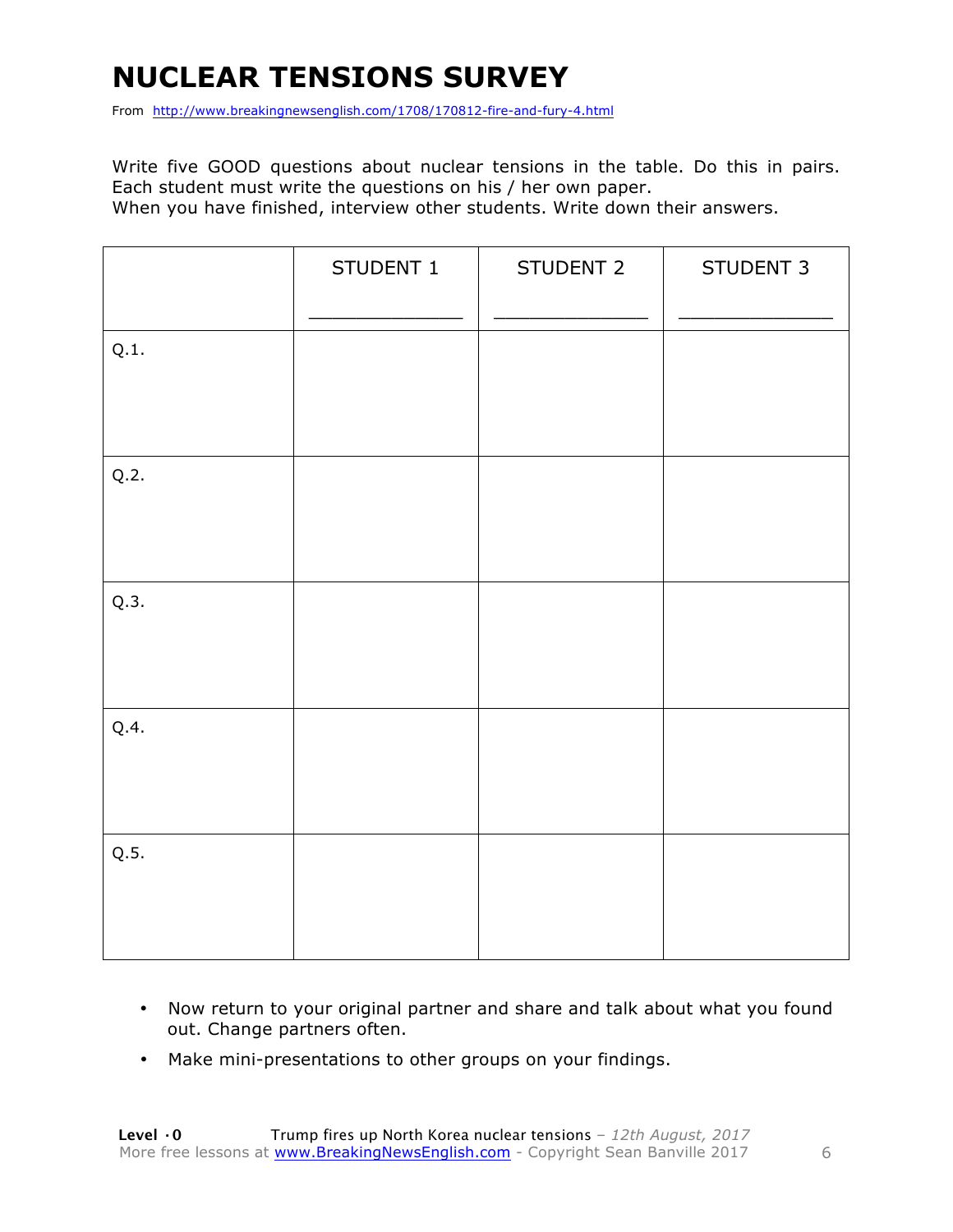### **WRITE QUESTIONS & ASK YOUR PARTNER(S)**

Student A: Do not show these to your speaking partner(s).

| a) |  |  |
|----|--|--|
| b) |  |  |
| c) |  |  |
| d) |  |  |
| e) |  |  |
| f) |  |  |
|    |  |  |

*Trump fires up North Korea nuclear tensions – 12th August, 2017* More free lessons at www.BreakingNewsEnglish.com

### **WRITE QUESTIONS & ASK YOUR PARTNER(S)**

-----------------------------------------------------------------------------

Student B: Do not show these to your speaking partner(s).

| a) |  |  |
|----|--|--|
| b) |  |  |
| c) |  |  |
| d) |  |  |
| e) |  |  |
|    |  |  |
| f) |  |  |